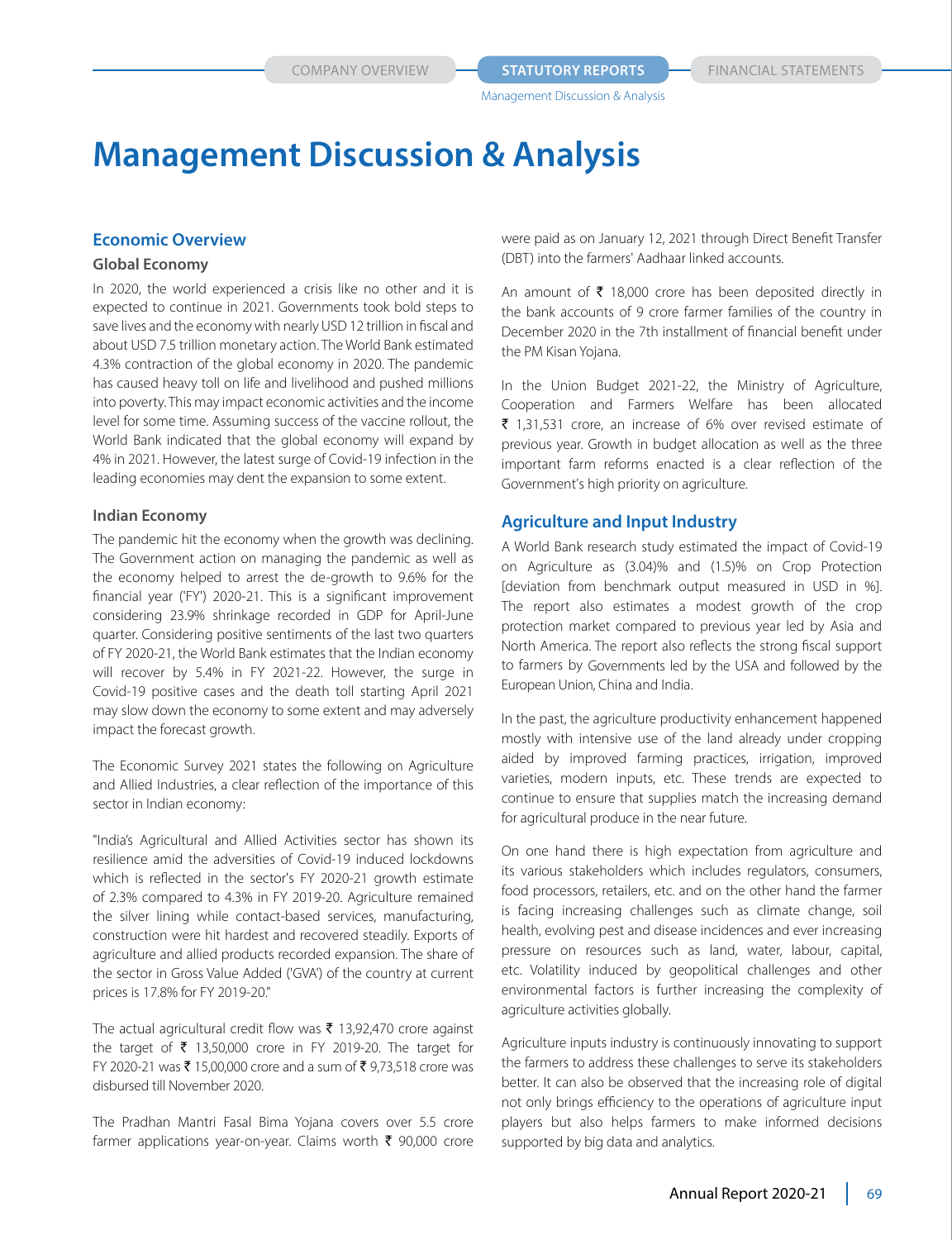

**Industry is pursuing favourable environmental and toxicology profiles in their products by adopting specialised chemistry and innovative formulation technologies. An increasing adoption by the farmer community and the evolving regulations has promoted significant investment from many global players in developing biological crop protection solutions keeping in mind the future growth prospects of the segment which is currently estimated around USD 1 billion.**

Crop Care and Seeds products have played an important role in this journey and will continue to play an even more important role in shaping the future of agriculture.

#### **Crop Care**

After major consolidation, the industry players are realigning their portfolio and one can observe increasing presence of Asian entrepreneurship in the global crop protection space. Though stringent regulations and climate change impact on agriculture are major challenges for the industry, it also provides opportunities in developing innovative solutions for sustainable agriculture. Industry is pursuing favourable environmental and toxicology profiles in their products by adopting specialised chemistry and innovative formulation technologies. An increasing adoption by the farmer community and the evolving regulations has promoted significant investment from many global players in developing biological crop protection solutions keeping in mind the future growth prospects of the segment which is currently estimated around USD 1 billion.

Global crop protection industry which is currently around USD 60 billion estimated to have recorded a Compounded Annual Growth Rate ('CAGR') of (0.9)% during FY 2015-19, an indication that industry is going through the recovery cycle after hitting the peak in 2014. Global Industry view is that the real positive growth achieved in the recent past will continue and can expect a CAGR of 2% to 2.25% for the period 2019-2024 led by developing economies of Asia supported by other major markets of North and South America. Globally, herbicide represents a larger share of crop protection as major agriculture economies like the USA, Canada, Brazil, Australia, Argentina, etc. have adopted herbicide tolerant seed traits in Soybean, Maize, Canola, Cotton, etc. prompting higher use of non-selective herbicides. The benefit of technology adoption is also reflected in the higher level of productivity recorded against these crops in mentioned geographies. Herbicide is followed by fungicide and insecticide.

Indian crop protection business is estimated around USD 6 billion with exports having a higher growth rate slightly ahead of domestic business. In the past five years, it was estimated that the exports recorded 10% CAGR compared to the domestic market of 8%. Supported by the positive business environment in domestic as well as on international front, industry is hoping to sustain this growth momentum. As per industry estimate in the domestic market, insecticide is the major segment which is almost equal to combined share of fungicide and herbicide, which have almost equal share. Cereals and Fruits & Vegetables contribute to a significant share of crop protection usage in the domestic market.



Speciality fertilisers segment consisting of organic fertilisers, bio stimulants, bio fertiliser, water soluble fertilisers, secondary and micronutrients is gaining popularity in India mainly on account of the need to balance the distorted soil nutrient ratio and the greater focus on quality of agri produce. The current market size is around  $\bar{\tau}$  10,000 crore and it is getting more and more organised with standardised and customised products. With evolving regulations, globally bio stimulants are gaining popularity among industry players as well as farmers. Current estimated market size is around USD 2 billion led by Europe followed by Asia-Pacific.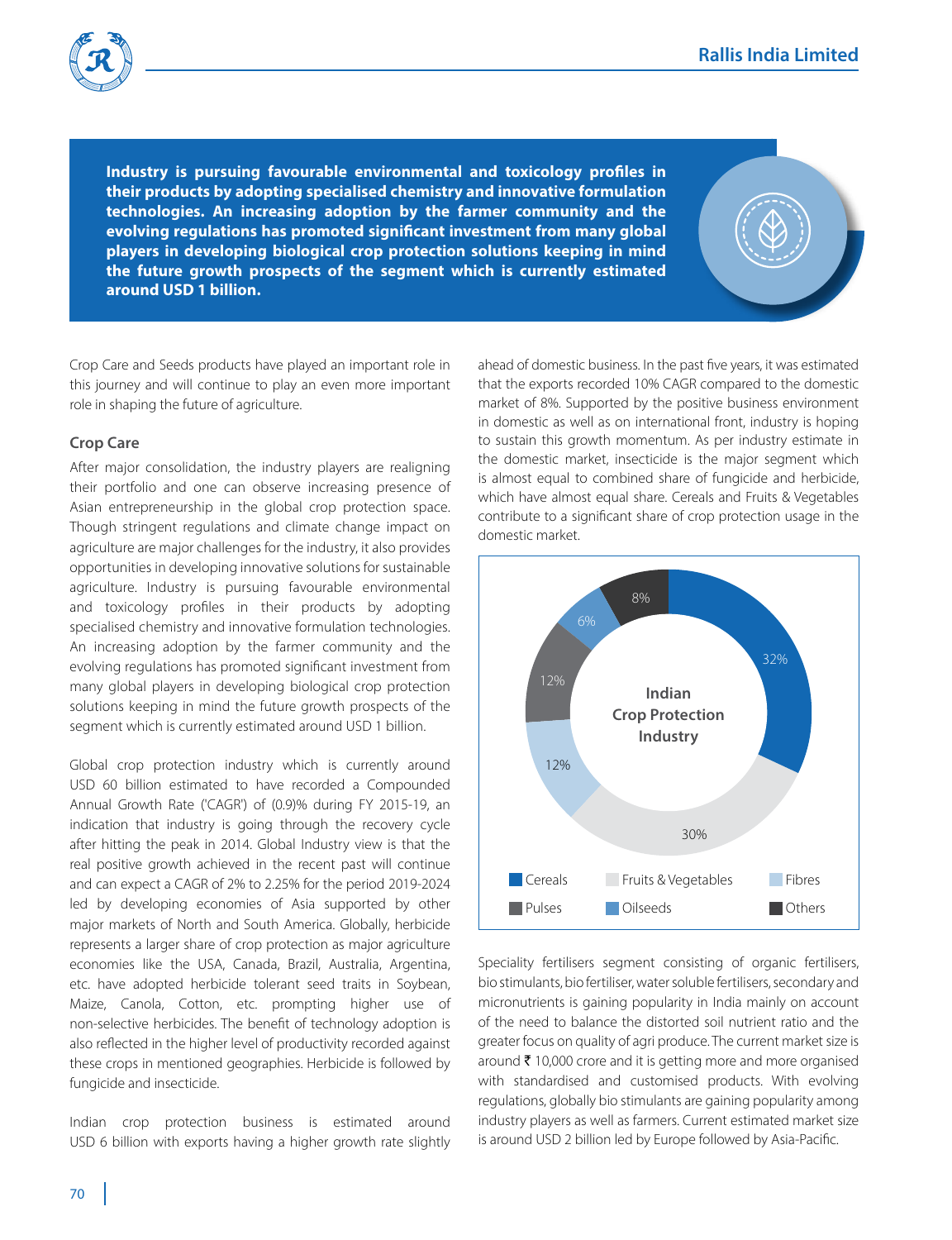#### **COMPANY OVERVIEW <b>STATUTORY REPORTS** FINANCIAL STATEMENTS

Management Discussion & Analysis

#### **Seeds**

Most of the leading players of crop care also have a major share in seeds business. Genetically Modified ('GM') seed and conventional seed has almost an equal share in the global seed market which is estimated around USD 40 billion. Maize is the significant crop followed by Soy and Vegetables and it is estimated that the three put together contribute nearly 75% of the global seed market. Seed industry is R&D intensive and is at par with pharmaceutical in terms of R&D spend, which is estimated at 15% of the sales revenue. The high-end research is also making seed an important contributor in agriculture productivity which is estimated to be equal to the combined contribution of crop care and fertiliser. There is rapid advancement in technology adoption with CRISPR, MAB & RNAi being the latest trend in this space. Maize, Soy, Canola and Cotton are the four main GM crops and a significant share of this comes from North and South America.

In India, share of the organised seed play is estimated to be around USD 2.5 billion. Cotton supported by BG II traits is the biggest crop, followed by Hybrid Maize and Hybrid Paddy. Multiple vegetable crops contribute approximately USD 0.5 billion of the total domestic seed market. Cotton segment is dominated by domestic players whereas global majors have significant share in crops like Hybrid Maize, Hybrid Paddy, Hybrid Millet, Hybrid Mustard and Vegetables. R&D investment is relatively low in India as only few companies undertake biotechnology supported research activities considering regulatory uncertainty as well as limited addressable market compared to global majors having presence across global markets.

There are significant developments which are expected to drive the growth of crop care as well as seed business in India:

- 1. Efforts from industry and Government of India in developing an appropriate ecosystem in tapping opportunities emerging out of supply chain diversification strategy of the global players
- 2. Agriculture industry is getting more organised and is further supported by the recent farm reforms
- 3. Increasing the MSP of cotton seed to address the concerns of cotton seed players

Though the Industry is working together with the Government on making India an agriculture power house, but they have expressed its strong reservation on certain Government actions such as proposal to ban large number of crop care products with a short notice and also the latest move of not allowing field trials of GM crops without considering the recommendation of states and union territories.

# **Company Overview**

Rallis India Limited ('Rallis' or 'the Company') is a leading agrochemical company with presence across the agri input value chain and a strong and healthy pipeline of sustainable products. The Company, a Tata Enterprise since 1964, is a pioneer in the agricultural inputs industry. With its extensive R&D capabilities and innovative products, Rallis has created a distinct identity for itself. It has been serving and positively impacting the lives of millions of Indian farmers for several decades.

Rallis has set up a well-entrenched connection with Indian farmers, with a nationwide footprint powered by its brand, diversified portfolio and supported by a strong channel network of more than 6,700 dealers and 79,000 retailers. By way of its international business, it has partnered with global innovators through strong R&D and executional capabilities. Its proven capabilities make it a preferred partner of choice for these innovators.

# **Business Overview Our Business Operations Crop Care**



With a key focus on increasing the agricultural yield and farm income, Rallis manufactures products for each step of the farming cycle to facilitate an integrated crop management system. While Domestic Formulation covers a range of insecticides, fungicides and pesticides, the international business markets branded formulations and technical-grade crop protection chemicals.

Under Crop Protection, Rallis provides contract manufacturing to leading global players owing to its technical knowledge in process chemistry and advantage of low-cost manufacturing. The Crop Nutrition business consists of bio fertilisers, bio stimulants, secondary and micronutrients, water soluble fertilisers and organic fertilisers. These solutions provide the necessary growth nutrients to plants and assist farmers in enhancing crop quality and yield.

Use of digital technologies leads to efficiencies of communication with the dealer network and increases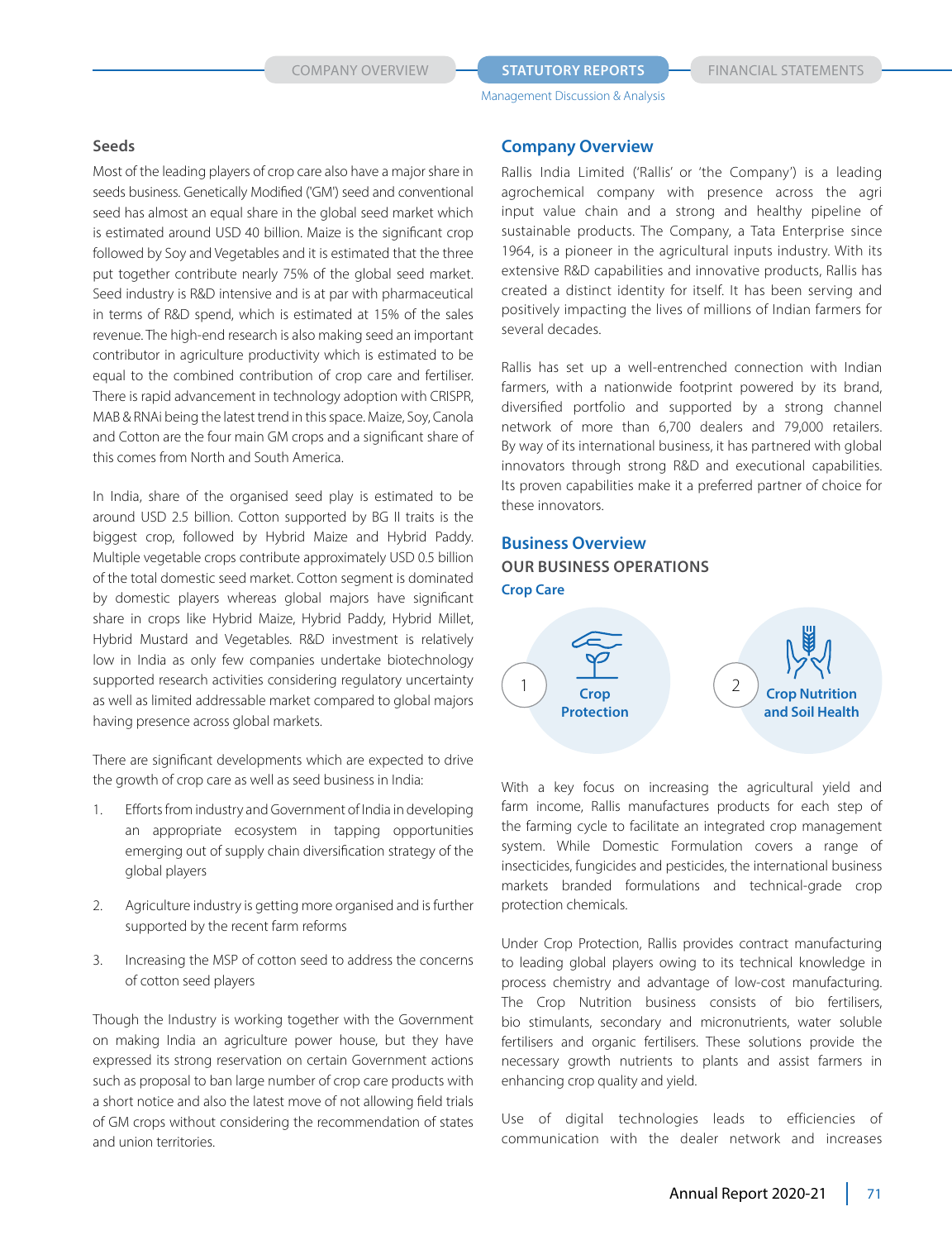

effectiveness of the frontline sales force. This will lead to enhanced customer satisfaction and engagement and provide business benefits.

*(For more information on Crop Care, refer page 6 of this Report)* 

#### **Seeds**

The Seeds division of Rallis, the erstwhile Metahelix Life Sciences Limited ('Metahelix') is making steady progress towards building a comprehensive product portfolio by strengthening the Rabi segment and having a well-established supply chain. The Company promotes Dhaanya branded seeds through three distinct activities to engage with farmers.

*(For more information on Seeds, refer page 8 of this Report)*

#### **Engaging with Farmers and Generating Demand**



#### **Pre-Season Activities**

- Village-level meetings and mega events to increase awareness on crop pests and diseases preventive measures
- Farmer education on benefits of high-quality seeds

### **Product Differentiation Activities**

- Live demonstrations on harvesting, weighing and high-density planting
- Enabling farmers to make informed decisions

#### **Off-Season Activities**

 Discussing latest development in farming practices and important learnings

The Company works in newer areas through special marketing activities to build farmer confidence on Dhaanya brand and value proposition to the farmers. The market development team engages with progressive and large acre farmers through a specialised initiative – Dhaanya Progressive Farmers. This helps the Company understand farmer requirements and impart knowledge on new technologies and products in agriculture. 'Seeds of Consistency' is a promise to farmers to provide a quality-centric production system at the grower field, a NABL certified quality lab, better understanding of customers through focus group discussion and market research.

#### **Capacity Expansion**

Total cash flow on account of capital expenditure during the year was approximately  $\bar{\tau}$  168 crore towards expansion of manufacturing capacity and the development of a new formulation plant in Dahej. The overall capex implementation has been impacted and delayed by 6 months due to Covid-19 and monsoons. Accordingly, the formulation plant at Dahej CZ is expected to be completed during early FY 2021-22. The desired formulation capacity will help the Company address the requirements of larger number of products, seasonal demand variation and timely availability.

Expansion of Metribuzin, Hexaconazole and Kresoxim Methyl was completed during the year. The Multi Purpose Plant ('MPP') at Dahej CZ is progressing and the pilot plant expansion is projected to be completed by August 2021. Of the  $\bar{\tau}$  800 crore capex to be done over a period of 3-5 years, a line of approximately  $\bar{\tau}$  525 crore has been committed, which also includes setting up an R&D centre in Bengaluru. This will assist the Company in expanding its manufacturing capacity for the growing demand and provide capacity for new Active Ingredients ('AIs') currently under development at the R&D centre in Bengaluru.

#### **Business Performance**

Rallis achieved a revenue of  $\bar{\tau}$  2,429 crore during FY 2020-21, a growth of 7.9% from  $\bar{\tau}$  2,252 crore in the previous fiscal year. Volume growth across domestic and international business was satisfactory.

#### **Crop Care**

Crop Care division registered an increase of 7.9% in revenues at ₹ 2,028 crore. While the outbreak of Covid-19 posed challenges, it led to customers having better faith in the ability of established brands to meet the requirements. This led to growth in several of our products.

#### **Crop Protection**

Crop protection segment posted 8.1% growth in domestic formulation and international business. Recurring lockdown across states led to disruption in transportation, manufacturing (labour) and packing material availability. While engagement with business partners and farmers was taken up through video conferencing, restriction in personal field level visits hindered growth of newer products.

#### **Key highlights:**

#### **Domestic business**

a. Insecticides: Insecticides segment registered a 4% revenue growth during the year, primarily driven by the good performance of products such as Tata Mida, Takumi and Summit.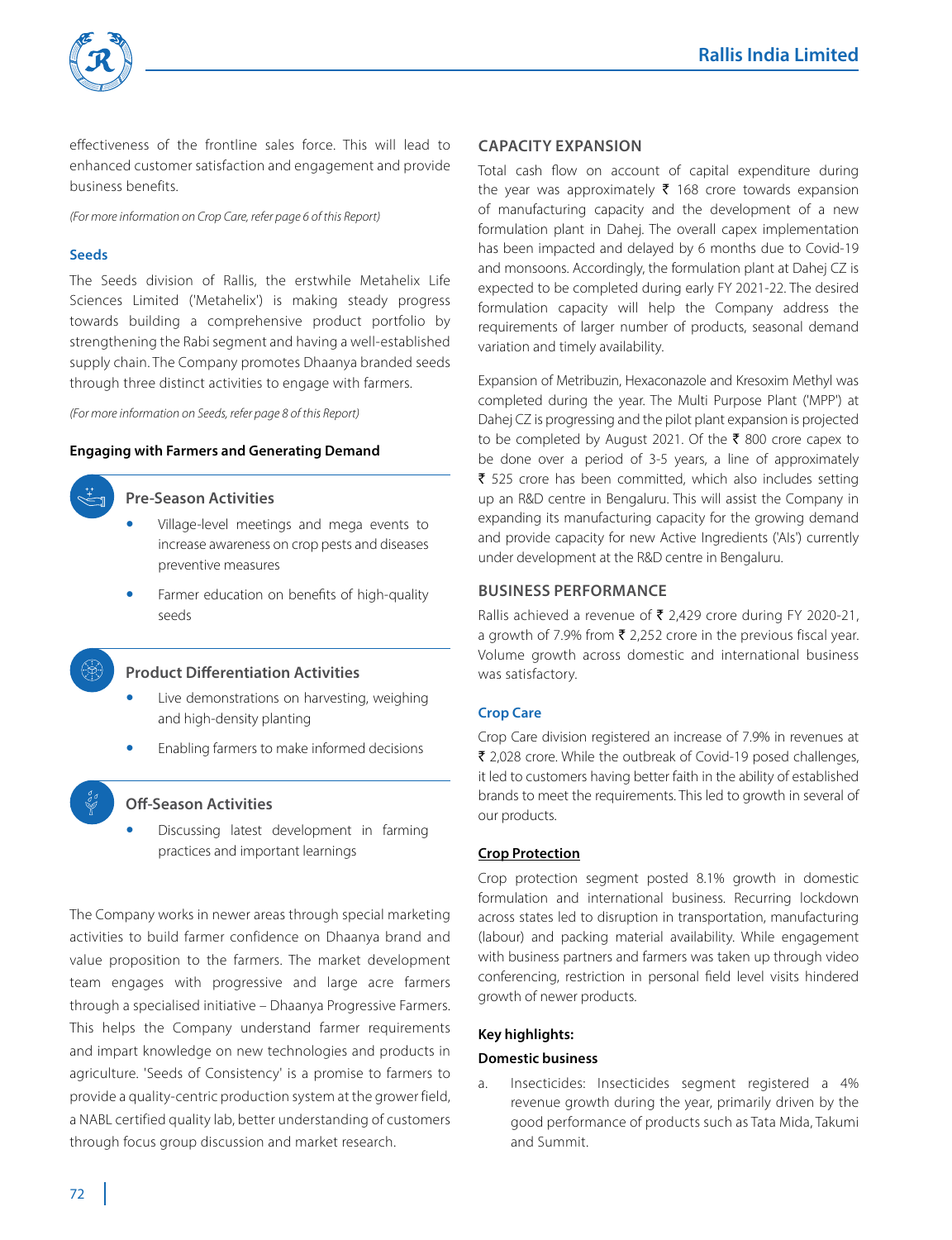**COMPANY OVERVIEW <b>STATUTORY REPORTS** FINANCIAL STATEMENTS

Management Discussion & Analysis

**Rallis has taken initial steps in the Biological space with the launch of 2 botanical biopesticides through strategic partnerships. The Company plans to launch new products during FY 2021-22. This initiative on biopesticides reflects the Company's strong commitment to sustainable agriculture through integrated pest management.**

- b. Fungicides: Fungicides segment performed well at 24% revenue growth during the year owing to good traction in the new launch - Kriman as well as the scale-up in existing products - Sarthak, Taqat, Contaf Plus, Ergon and Pulito.
- c. Herbicides: Herbicides segment registered a growth of 24% in FY 2020-21. It exhibited a good performance with higher offtake in sugarcane, soybean and wheat on account of the good monsoon and timely rainfall. The buoyant Rabi season boosted sales of paddy herbicides in South India.
- d. New product launch: The Company introduced 3 in-house products – Kriman, Eevee and Trot and 1 co-marketing product – Enzip during the year, contributing well to the segment's growth in FY 2020-21.
- e. Distribution: The Company is constantly refreshing and realigning its distribution channels by adding new distributors, revitalising channel policies to improve working capital efficiency and improving the relationship between the Company and existing distributors to grow the domestic business.

#### **International business**

The international business grew marginally by 3% during the year from  $\bar{\tau}$  722 crore in FY 2019-20 to  $\bar{\tau}$  741 crore in FY 2020-21, with significant growth recorded in North America, Europe and Latin America, particularly US and Brazil. While there was good volume growth for most of our products, revenues were impacted due to sharp price changes. The Company received 9 new registrations in strategic overseas markets. Partnership models with strategic customers helped the Company in its growth journey. The segment focussed on developmental activities in the key geographies of Latin America, South East Asia, Europe and Africa.

Performance in contract manufacturing under agri-inputs was steady. Polymer sales was subdued on account of challenges in the global aviation industry impacted by the outbreak of Covid-19. Rallis remains committed to expanding its product and customer portfolio in off-patent and contract manufacturing. To achieve this, it is strengthening its R&D, process scale-up and manufacturing capabilities and also expanding its synthesis capacity at the R&D centre in Bengaluru, with the addition of laboratory facilities for synthesis work and analysis, trained manpower and new chemistry platforms. It is upgrading its pilot plants to strengthen its process scale-up capabilities. The Company is adding 2 new manufacturing plants at Dahej – for formulations and for a multi-purpose plant for AIs and intermediates, to strengthen its capabilities across multiple business segments, including contract manufacturing.

#### **Crop Nutrition**

Crop Nutrition business which is a focussed growth area of the Company, delivered a strong performance with a growth of 22% during the year led by GeoGreen and specialty nutrients portfolio. During the year, 4 new products and 3 new SKUs were launched in the segment. It identified gaps for category, segment and product portfolio to build a robust pipeline for further development and commercialisation and signed agreements with 3 new strategic partners. During FY 2021-22, the Company has plans to launch new products.

Overall crop nutrition segment which is identified as one of the key growth drivers continued its growth momentum and paving the path for sustained growth going forward. GeoGreen, the popular soil conditioner product recorded significant growth in line with initiatives undertaken in the supply chain activities and strong performance in the Plant Growth Nutrients segment was driven by initiatives on the sales and marketing front.

The Company has taken initial steps in the Biological space with the launch of 2 botanical biopesticides through strategic partnerships. This initiative on biopesticides reflects the Company's strong commitment to sustainable agriculture through integrated pest management.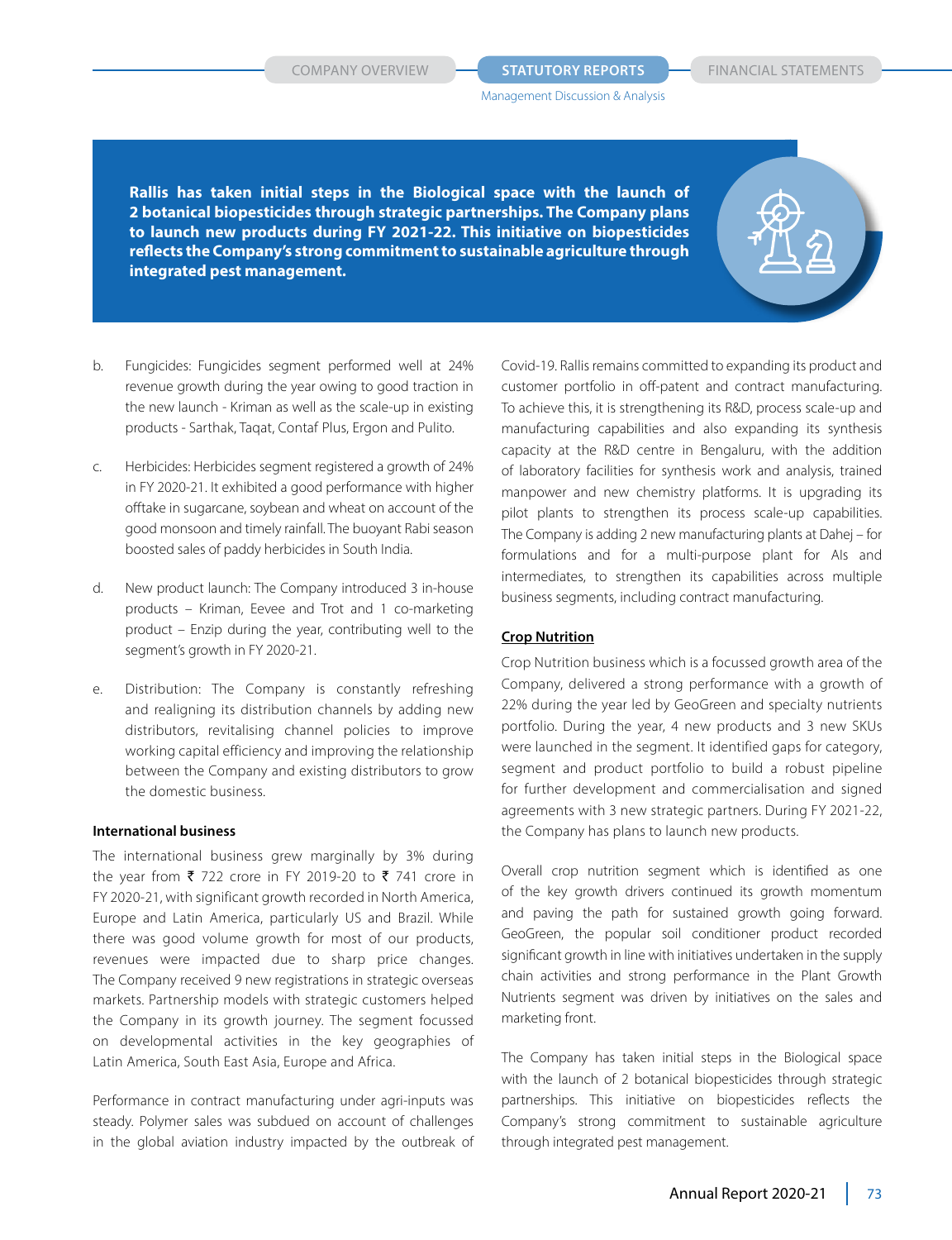

## **Operational highlights:**

#### **New product launch**

- Strong performance of flagship brands Blitox, Contaf, Takumi, Master, Panida and Tata Metri
- New products launched in crop protection: Kriman, Eevee, Trot and Enzip
- New products launched in Crop nutrition: AquaFert Foliar, AquaFert Fertigation, Flobor and GroSmart
- Entered the biopesticide segment with launch of 2 new products – Ralli-Neem and Ralli-Neem+

#### **Seeds**

Seeds division recorded a growth of 10% despite decline in cotton business. Satisfactory volume growth and better price realisation was registered in maize, millet and vegetables. The Company maintained its gross margins in this segment despite a rise in prices of seed procurement owing to an increase in the minimum support price for paddy, maize, millet and cotton. New hybrids in the medium duration segment in paddy helped volume growth. It is well positioned to deliver healthy volume-led growth across these segments aided with a focus on positioning products and making them deliver consistent performance, widening distribution reach and depth. It is also leveraging its new retailer loyalty programme combined with a hybrid demand generation model.

#### **Highlights of FY 2020-21**

- Maize: Focussed on Rajasthan, Madhya Pradesh and Tamil Nadu to grow volumes building on hybrid's drought tolerance superiority
- Millet: Focussed on Rajasthan, Haryana, Western Uttar Pradesh and Maharashtra
- Vegetables: Strengthened portfolio to enter key segments of cauliflower, cabbage, tomato and gourds

#### **Key priorities**

- Developing portfolio into high-growth segments across categories to provide platform to new genetics
- Continuing to strengthen channel engagement and enhancing presence in emerging channels
- Accelerating Cotton and Maize in South India by sharpening focus in segments with new and successful products

#### **Demand generation activities in Seeds division**

- Adopted virtual models to engage with 1.7 million farmers/ growers digitally for production and to reach out to potential customers
- For Product Differentiation Activities for Kharif crop, conducted field days, harvest days and retail crop tours to successfully reach 7 lakh farmers; targeted to reach 8 lakh farmers for off-season activities
- Created a YouTube channel to showcase and broadcast harvest day activities using drones. The link to access the YouTube channel is https://www.youtube.com/c/ RallisIndiaLtdCropCare

#### **Farmer Engagement**

#### **Rallis Samrudh Krishi**

**1. Highlights of Rallis Samrudh Krishi ('RSK') Initiatives in FY 2020-21**

 The basis of Rallis Samrudh Krishi, our farmer outreach programme is to connect with customers through a solution-based approach. The Company refreshed its approach to RSK by adding more touchpoints (digital), redefining an integrated approach to marketing and seeking regular feedback through Net Promoter Score. The farmers were categorised into Rallis Margapradarshak Farmers (RMF) and Rallis Pragatisheel Farmers (RPF). Given the Covid-19 limitations, telephonic contact was maintained through the crop cycle to suggest probable solutions, besides Crop Advisor based tele-calling and Advisory through voice blasts and text messages.

#### **2. Augmenting digital integration**

- **Rallis Krishi Samadhan:** The Company launched a mobile app to establish direct engagement with its end-consumer, the farmer. The app is primarily used to communicate pre-harvest and post-harvest related information including product listing, customised package of practice, weather information, market information and query resolution. During the year, it resolved more than 600 queries. The service is currently available in 10 regional languages which increases the reach.
- **Sampark:** This is a mobile app launched to support on-field crop advisors of the Company for better engagement with farmers. The app assists the Company in gathering crucial on-ground data to make accurate insights enabling it to provide superior crop advisory services to the farmers.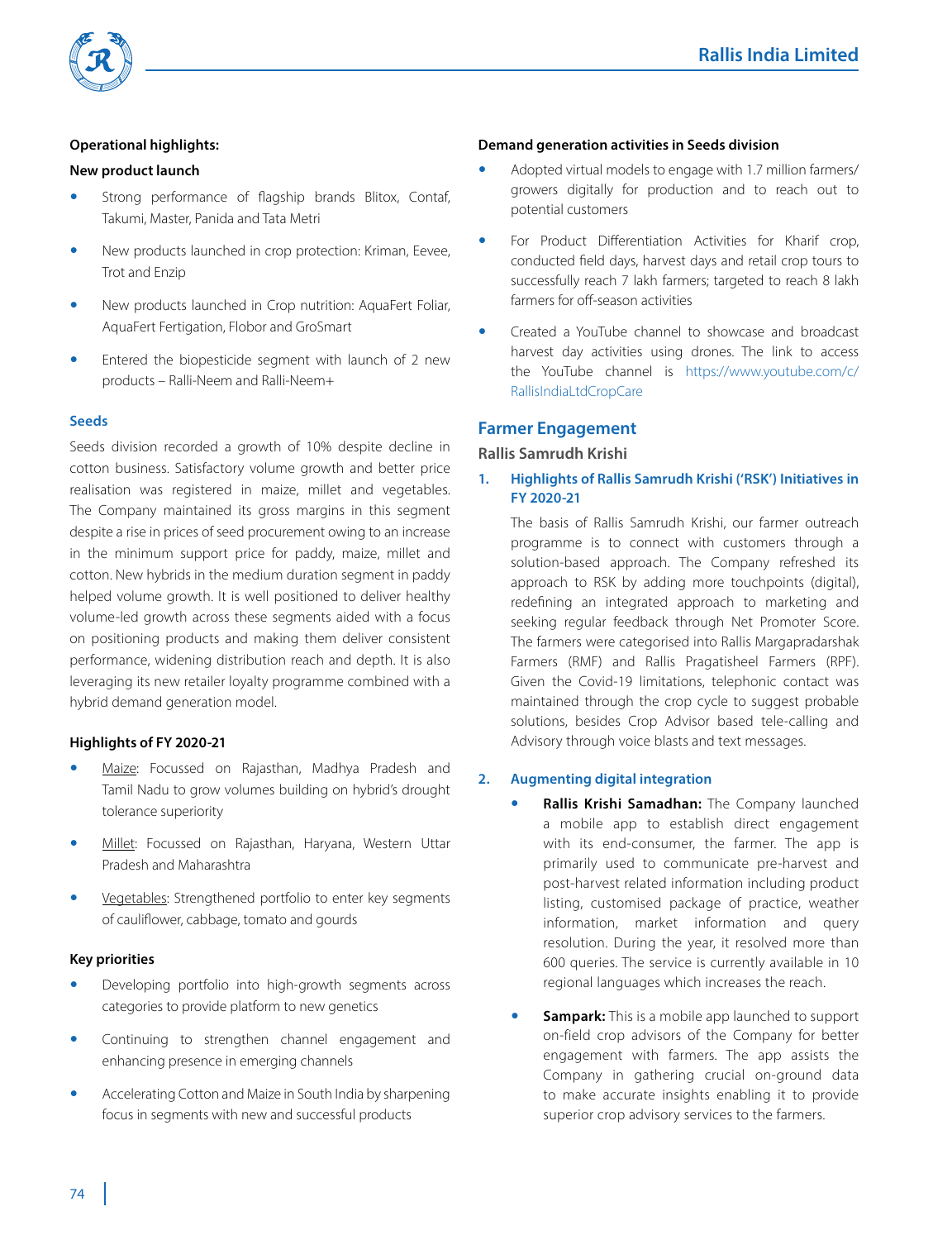#### **Samrudh Krishi**

The Company started Samrudh Krishi initiative in FY 2011-12 at Nashik, Maharashtra, as a unique agro-advisory programme to support grape growers. It is aimed at developing and nurturing long-term relationships with farmers by providing end-to-end solutions for their crops. During FY 2020-21, advisory services were provided to grape growers for quality production. Modifications were carried out on the app regarding weather-based advisory in collaboration with National Research Centre for Grapes ('NRCG'), Pune and adding water and nutrition guidelines from NRCG Scientist.

#### **Drishti**

During the year, Rallis deepened the deployment of Drishti, our remote sensing application, for its Seeds division to enhance productivity of seed production. During Kharif 2020, entire paddy plots were under the surveillance of Drishti. In the current Rabi 2020, 100% of paddy parent seed production and 32% of hybrid seed production plots are being monitored. During FY 2020-21, the Company provided Drishti based advisory to 450 and 1,100 paddy seed growers in the Kharif and Rabi seasons respectively. The newly developed app helps expedite farm registration and geo-fencing with better accuracy.

### **Covid-19 Impact**

The Company continued upstocking raw material to avert production disruption due to potential supply chain issues. Despite higher inventory, working capital remained at a similar level as the previous year due to strong collections. Despite Covid-19, capex programme and new product introduction remained largely on course.

The sales of the International Business were impacted during the year due to logistical constraints faced on account of the outbreak.

The Indian agrochemical industry largely depends on the key imported intermediates, particularly from China. Uncertainty of raw material supplies, logistical constraints, price fluctuations and the lockdown impacted the Company's operations in the earlier part of the year and higher prices towards the latter part of the year exerted pressure on the margins.

Proactive initiative for smooth product availability resulted in substantial growth during Covid-19 pandemic. Since the Company has a number of brands in the market which are suitable to address multiple crop-pest segments, farmers during Covid-19 restrictions preferred Rallis brands.

# **Technology**

The Company is continuously enhancing its existing applications and systems and incorporating new-age technologies to further drive customer-centricity across the organisation and align to new ways of working. During the year, the Company introduced several digital technologies in areas such as Sales Force Automation, MIS & Reporting, Analytics, Lab Automation, Data Security, Employee Collaboration, E-Learning and Customer Connect. During the outbreak of Covid-19, these technologies were leveraged to connect, collaborate and make available information and insights remotely with customers, consumers, partners and the employees. These digital platforms helped improve process cycle time, employee engagement and productivity, IT security and availability of data across the organisation.

*(For more information on Digital Initiatives, refer page 24 of this Report)*

### **Financial Overview**

**Standalone performance for the year ended March 31, 2021**

#### **Analysis of the Standalone Profit and Loss Statement**

| <b>Particulars</b>            | FY 2020-21 | FY 2019-20 | Change |
|-------------------------------|------------|------------|--------|
|                               | ₹ in crore | ₹ in crore | (in %) |
| Revenue from operations (Net) | 2,429      | 2,252      | 7.9    |
| Other income                  | 40         | 34         | 17.8   |
| Cost of materials consumed    | 1,475      | 1,389      | 6.2    |
| Power and fuel                | 56         | 59         | (5.4)  |
| Freight, handling and         | 86         | 78         | 100    |
| packing                       |            |            |        |
| Employee benefits expenses    | 216        | 199        | 83     |
| Depreciation and              | 64         | 62         | 42     |
| amortisation expenses         |            |            |        |
| Finance costs                 | 5          | 6          | (14.7) |
| <b>FBITDA</b>                 | 323        | 261        | 23.7   |
| Profit after tax              | 229        | 185        | 23.3   |

*Note: Figures are rounded off to the nearest crore*

**During the outbreak of Covid-19, several digital technologies were leveraged to connect, collaborate and make available information and insights remotely with customers, consumers, partners and the employees. The technologies helped improve process cycle time, employee engagement and productivity, IT security and availability of data across the organisation.**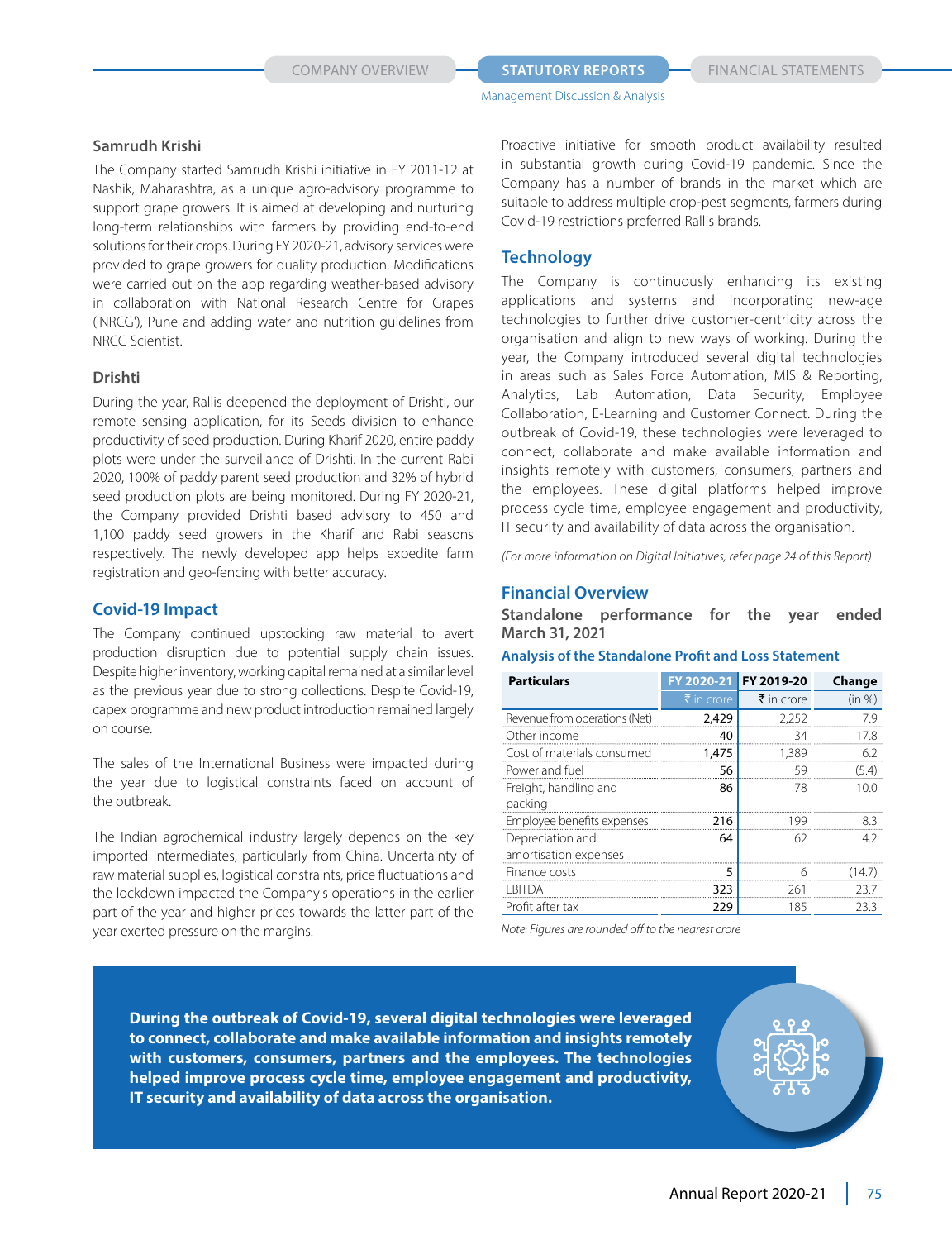

#### **Income**

The total income of the Company increased by 8.1% from ₹ 2,286 crore in FY 2019-20 to ₹ 2,470 crore in FY 2020-21. This comprises revenue from operations and other income.

Revenue from operations increased by 7.9% from  $\bar{\tau}$  2,252 crore in FY 2019-20 to  $\bar{\xi}$  2,429 crore in FY 2020-21, primarily led by strong volume growth in both the domestic and international business. Other income increased by 17.8% from  $\bar{\tau}$  34 crore in FY 2019-20 to  $\bar{\xi}$  40 crore in FY 2020-21. The increase was largely contributed by Dividend & Fair Valuation income from its current investments and insurance claim, where expenses related to claims are reflected in cost of material consumed and other expenses.

#### **Expenses**

The Company's total expenses increased by 5.7% from ₹ 2,058 crore in FY 2019-20 to ₹ 2,176 crore in FY 2020-21. Major expense items comprise the cost of materials consumed, purchase of stock-in-trade, power and fuel, freight, handling and packing, employee benefits, depreciation and amortisation expenses and finance costs.

Cost of materials consumed increased by 6.2% from ₹ 1,389 crore in FY 2019-20 to ₹ 1,475 crore in FY 2020-21, as against a 7.9% increase in sales, resulting in higher gross margin by 96 basis points.

Power and fuel expenses decreased by 5.4% from  $\bar{\tau}$  59 crore in FY 2019-20 to  $\bar{\phantom{1}}$  56 crore in FY 2020-21, mainly due to the lower production of certain products which consume higher utility, coupled with a decrease in the price of utilities.

Freight, handling and packaging expenses increased by 10% from ₹ 78 crore in FY 2019-20 to ₹ 86 crore in FY 2020-21. Due to Covid-19 and lower availability of transport facilities during lockdown, there has been an increase in freight and handling expenses.

Employee benefit expenses increased by 8.3% from  $\bar{\tau}$  199 crore in FY 2019-20 to  $\bar{\xi}$  216 crore in FY 2020-21. The increase is on account of new recruitments which is in line with the Company's business strategy growth plan.

Depreciation and amortisation expenses increased by 4.2% from ₹ 62 crore in FY 2019-20 to ₹ 64 crore in FY 2020-21.

#### **Profitability**

EBITDA margins increased by 170 basis points during the year under review from 11.6% in FY 2019-20 to 13.3% in FY 2020-21. Increase in EBITDA margins was on account of increased gross margins and reduction in other expenses. Better product mix fetched higher margins while the reduction in other expenses is mainly due to lower cost on travelling.

PAT increased by 23.3% during the year from  $\bar{\tau}$  185 crore in FY 2019-20 to  $\bar{\mathbf{z}}$  229 crore in FY 2020-21. This includes Exceptional Items, comprising profit on the sale of assets.

#### **Analysis of the Standalone Balance Sheet**

#### **Non-Current Assets**

| <b>Particulars</b>                     | FY 2020-21 | FY 2019-20            | Change |
|----------------------------------------|------------|-----------------------|--------|
|                                        | ₹ in crore | $\bar{\tau}$ in crore | (in %) |
| Property, plant and<br>equipment       | 392        | 361                   | 8.8    |
| Right-of-use asset                     | 32         | 26                    | 20.0   |
| Capital work-in-progress               | 106        | 29                    | 267.6  |
| Investment property                    | $0*$       | $0^*$                 |        |
| Goodwill on amalgamation               | 196        | 196                   |        |
| Other intangible assets                | 11         | 10                    | 121    |
| Intangible assets under<br>development | 59         | 47                    | 25.2   |
| <b>Financial assets</b>                |            |                       |        |
| Investments                            | 3          |                       | (16.3) |
| Ш<br>Loans                             | 10         |                       |        |
| Other financial assets<br>III.         | 1          |                       |        |
| Income tax assets (net)                | 88         | 110                   | (20.0) |
| Other non-current assets               | 36         | 42                    | (15.2) |
| Total non-current assets               | 933        | 834                   | 11.9   |

*Note: Figures are rounded off to the nearest crore \*Value is less than* ` *1 crore*

Non-current assets of the Company increased by 11.9% from ₹ 834 crore as on March 31, 2020 to ₹ 933 crore as on March 31, 2021.

Increase in Capital Work-in-Progress is on account of capital expenditure incurred towards the setting up of new formulation plant at Dahej CZ in Gujarat.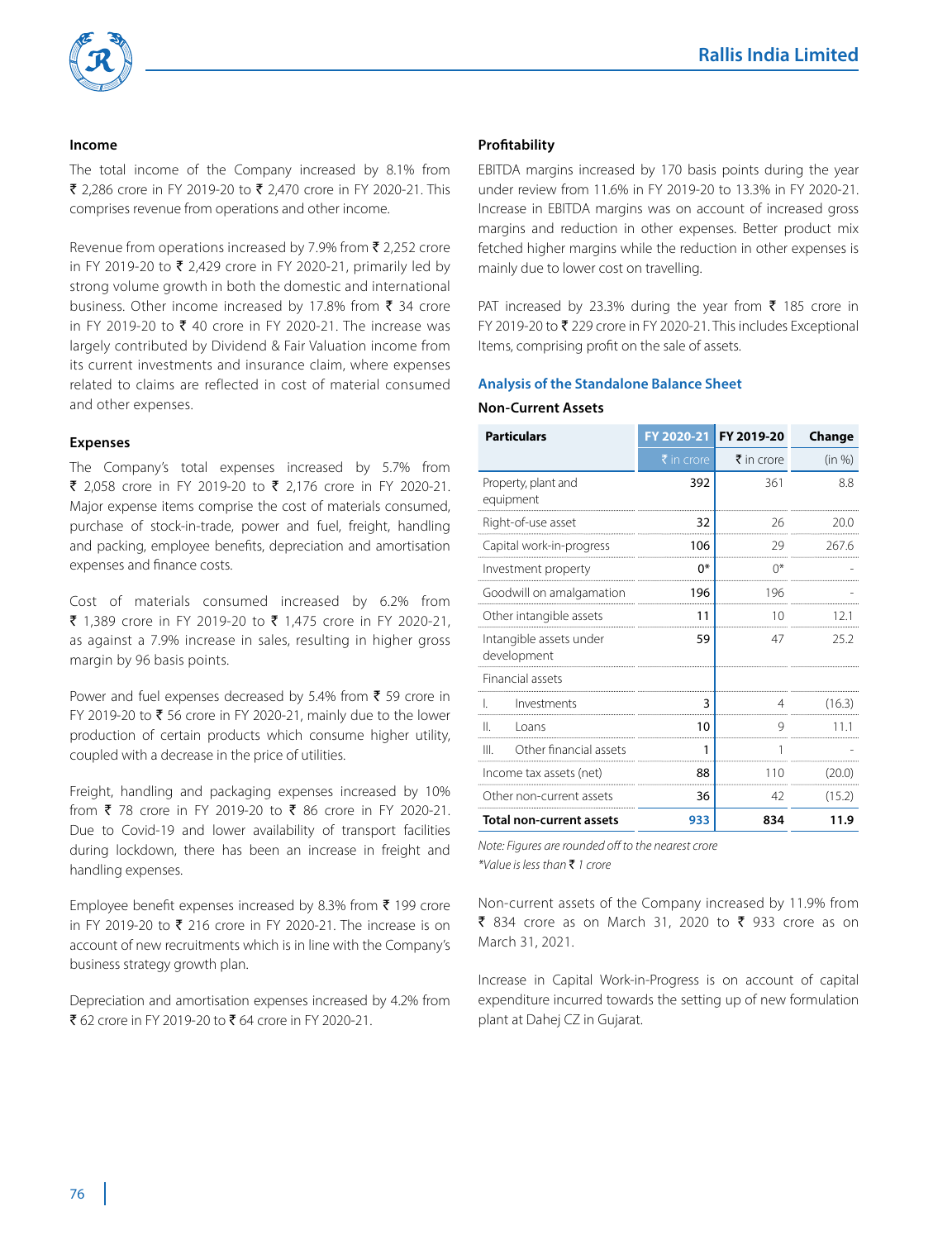#### **COMPANY OVERVIEW <b>STATUTORY REPORTS** FINANCIAL STATEMENTS

Management Discussion & Analysis

#### **Working Capital**

| <b>Particulars</b>                           | FY 2020-21 | FY 2019-20            | Change  |
|----------------------------------------------|------------|-----------------------|---------|
|                                              | ₹ in crore | $\bar{\tau}$ in crore | (in %)  |
| <b>Current assets</b>                        |            |                       |         |
| Inventories                                  | 763        | 699                   | 9.2     |
| Financial assets                             |            |                       |         |
| Investments                                  | 280        | 299                   | (6.2)   |
| Trade receivables<br>Ш.                      | 406        | 450                   | (9.7)   |
| Ш<br>Cash and cash<br>equivalents            | 9          | 46                    | (80.3)  |
| Bank balances other<br>N<br>than (iii) above | 45         | $\mathcal{P}$         | 2,006.1 |
| Other financial assets<br>V.                 | 8          | 6                     | 15.9    |
| Other current assets                         | 139        | 106                   | 30.5    |
| Assets classified as held                    | 4          | 4                     |         |
| for sale                                     |            |                       |         |
| <b>Total current assets</b>                  | 1,654      | 1,613                 | 2.6     |
| <b>Current liabilities</b>                   |            |                       |         |
| Financial liabilities                        |            |                       |         |
| Borrowings<br>L.                             | 30         | 50                    | (39.4)  |
| Trade payables<br>II.                        | 596        | 637                   | (6.5)   |
| Ш<br>Other financial liabilities             | 145        | 96                    | 51.2    |
| Lease liabilities<br>IV.                     | 12         | 14                    | (10.6)  |
| Provisions                                   | 14         | 17                    | (16.4)  |
| Income tax liabilities (net)                 | 4          | 24                    | (82.6)  |
| Other current liabilities                    | 113        | 120                   | (6.1)   |
| <b>Total current liabilities</b>             | 914        | 957                   | (4.5)   |
| <b>Working capital</b>                       | 740        | 656                   | 12.8    |

*Note: Figures are rounded off to the nearest crore*

Working capital (net current assets) of the Company increased by 12.8% from  $\bar{\tau}$  656 crore as on March 31, 2020 to ₹ 740 crore as on March 31, 2021. Despite the macro-economic and industry-specific challenges, the Company efficiently managed its cash flows to ensure tighter control over working capital. The working capital cycle stood at 111 days as against 106 days in the previous year. The current ratio was at a comfortable level of 1.80.

The key elements of current assets comprise investment, inventory, trade receivables, cash and cash equivalents and bank balances. Current Investments were at  $\bar{\tau}$  280 crore as on March 31, 2021 compared to  $\bar{\mathfrak{c}}$  299 crore as on March 31, 2020.

#### **Inventory**

Inventory increased by 9.2% from  $\bar{\tau}$  699 crore as on March 31, 2020 to  $\bar{\tau}$  763 crore as on March 31, 2021. Inventory cycle was at 115 days as on March 31, 2021 compared to 113 days as on March 31, 2020. Higher inventory levels were mainly on account of an increase in Metribuzin and Cotton seeds and build-up of some raw materials to meet the next season's demands.

#### **Trade receivables**

Trade receivables decreased by 9.7% compared to the previous year, despite an increase in sales by 7.9%. Debtor turnover improved from 73 days as on March 31, 2020 to 61 days as on March 31, 2021.

Creditors decreased by 6.5% during the year due to availing of the benefit of early payments. Creditor turnover ratio decreased from 103 days to 90 days.

#### **Net cash flows**

The Company generated net cash flows of  $\bar{\tau}$  (13) crore as on March 31, 2021 compared to  $\bar{\tau}$  18 crore as on March 31, 2020. Net cash flows from operating activities as on March 31, 2021 were  $\bar{\tau}$  216 crore as against  $\bar{\tau}$  338 crore in the previous year.

#### **Capital Employed**

| <b>Particulars</b>                             |            | FY 2020-21 FY 2019-20 | Change |
|------------------------------------------------|------------|-----------------------|--------|
|                                                | ₹ in crore | $\bar{\tau}$ in crore | (in %) |
| <b>Equity</b>                                  |            |                       |        |
| Equity share capital                           | 19         | 19                    |        |
| Other equity                                   | 1,572      | 1,391                 | 13.0   |
| <b>Total equity</b>                            | 1,591      | 1,410                 | 12.9   |
| <b>Liabilities</b>                             |            |                       |        |
| Non-current liabilities                        |            |                       |        |
| Financial liabilities                          |            |                       |        |
| <b>Borrowings</b><br>L.                        | 8          | 12                    | (37.1) |
| Lease liabilities<br>$\mathbf{H}$              | 22         | 14                    | 49.8   |
| $\mathbf{III}$<br>Provisions                   | 27         | 26                    | 4.8    |
| Deferred tax liabilities<br>IV.<br>(net)       | 25         | 27                    | (7.7)  |
| $\vee$<br>Other non-current<br>liabilities     | $0*$       | $0^*$                 |        |
| <b>Total non-current</b><br><b>liabilities</b> | 82         | 80                    | 2.1    |
| Total                                          | 1,673      | 1,490                 | 12.3   |

*\* Value is less than* ` *1 crore*

*Note: Figures are rounded off to the nearest crore*

Capital employed increased by 12.3% to  $\bar{\tau}$  1,673 crore as on March 31, 2021. The Company's Return on Capital Employed ('ROCE') stood at 18.5% as on March 31, 2021 as against 16.3% as on March 31, 2020. Capital employed comprises net worth and non-current liabilities.

The net worth of the Company increased by 12.9% from ₹ 1,410 crore as on March 31, 2020 to ₹ 1,591 crore as on March 31, 2021. It comprises equity share capital divided into 19,44,68,890 equity shares of  $\bar{\tau}$  1 each and reserves and surplus of  $\bar{\tau}$  1,572 crore. The Company's return on net worth as on March 31, 2021 improved to 14.4% from 13.2% recorded as on March 31, 2020.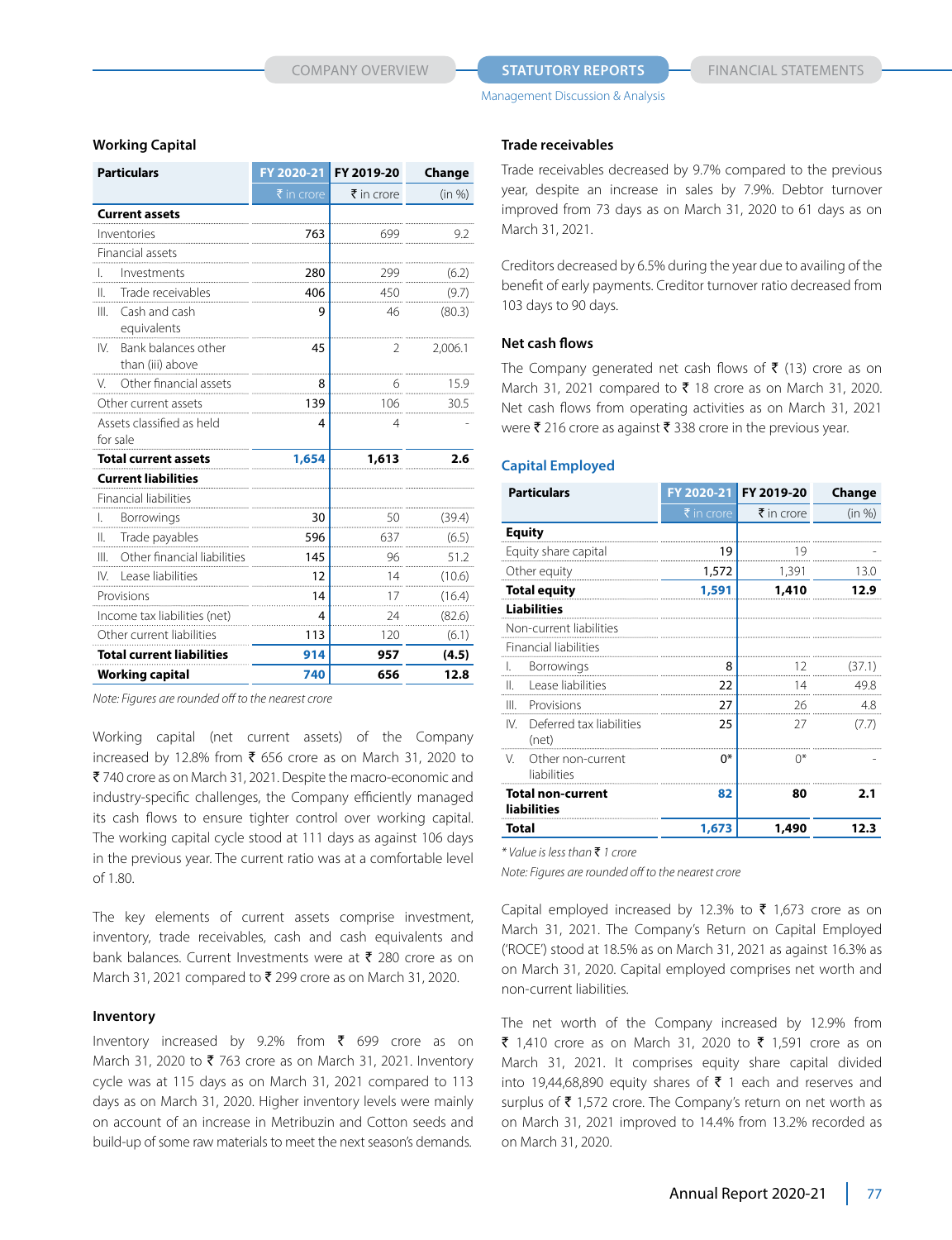

The Company's non-current liabilities increased by 2.1% as on March 31, 2021. It includes non-current borrowings, provisions and deferred tax liabilities (net). Borrowings comprise  $\bar{\tau}$  6 crore term-loan availed from the bank for its solar power plant at Dahej, Gujarat.

The Company's debt to equity ratio as on March 31, 2021 stood at 0.05 compared to 0.07 as on March 31, 2020, indicating its low leverage.

# **Consolidated performance for the year ended March 31, 2021**

| <b>Particulars</b>                     | FY 2020-21 | FY 2019-20            | Change |
|----------------------------------------|------------|-----------------------|--------|
|                                        | ₹ in crore | $\bar{\tau}$ in crore | (in %) |
| <b>Revenue from operations</b>         |            |                       |        |
| Rallis India Limited                   |            |                       |        |
| Consolidated                           | 2,429      | 2,252                 | 7.9    |
| Standalone                             | 2,429      | 2,252                 | 7.9    |
| Rallis Chemistry Exports Ltd.          |            |                       |        |
| PT Metahelix Lifesciences<br>Indonesia | 0*         | ∩*                    |        |
| <b>EBITDA</b>                          |            |                       |        |
| Rallis India Limited                   |            |                       |        |
| Consolidated                           | 323        | 259                   | 24.5   |
| Standalone                             | 323        | 261                   | 23.7   |
| Rallis Chemistry Exports Ltd.          |            |                       |        |
| PT Metahelix Lifesciences<br>Indonesia | $0*$       | (2)                   | 94.6   |
| <b>PAT</b>                             |            |                       |        |
| Rallis India Limited                   |            |                       |        |
| Consolidated                           | 229        | 184                   | 24.4   |
| Standalone                             | 229        | 185                   | 23.3   |
| Rallis Chemistry Exports Ltd.          |            |                       |        |
| PT Metahelix Lifesciences<br>Indonesia | 0*         | (2)                   | 95.7   |

**Analysis of the Consolidated Profit and Loss Statement**

*\* Value is less than* ` *1 crore*

*Note: Figures are rounded off to the nearest crore*

During the year, PT Metahelix Lifesciences Indonesia, a subsidiary of the Company, received an approval for the cancellation of its Company Registration Number and revocation of its business license with effect from March 19, 2021. Further, an application for cancellation of its Tax Identification Number has been made and the approval for the same is awaited.

#### **Key Financial Ratios**



# **Standalone**

- 1. Interest Coverage Ratio was at 57 compared to 38 for the previous year. The Company continues to have a high interest coverage ratio, indicating stronger financial health and capability of meeting interest obligations.
- 2. Debt to Equity ratio stood at 0.05 as on March 31, 2021 as against 0.07 as on March 31, 2020. The Company's very low debt to equity ratio indicates a strong financial position to repay its debt obligations.
- 3. Return on Net Worth ('RONW') increased from 13% to 14% over the previous year due to an increase in profit after tax from  $\bar{\tau}$  185 crore in FY 2019-20 to  $\bar{\tau}$  229 crore in FY 2020-21. The Company achieved higher RONW despite the higher net worth on account of the increase in reserves and surplus by  $\bar{\bar{\mathbf{z}}}$  181 crore.

# **Consolidated**

- 1. Debt to Equity ratio stood at 0.05 as on March 31, 2021 as against 0.07 as on March 31, 2020. The Company's very low debt to equity ratio indicates a strong financial position to repay its debt obligations.
- 2. RONW increased from 13% to 14% over the previous year due to an increase in profit after tax from ₹ 184 crore to ₹ 229 crore. This was despite an increase in net worth due to the increase in reserves and surplus by ₹ 181 crore.

# **Opportunities and Outlook**

The industry is closely working with the Government for necessary policy support and on making agriculture activities even more organised. The transformative agriculture reforms enacted will lead to faster adoption of necessary technologies across the agriculture value chain and improve the quantity and quality of the agriculture produce providing growth opportunities to seeds, crop protection and crop nutrition.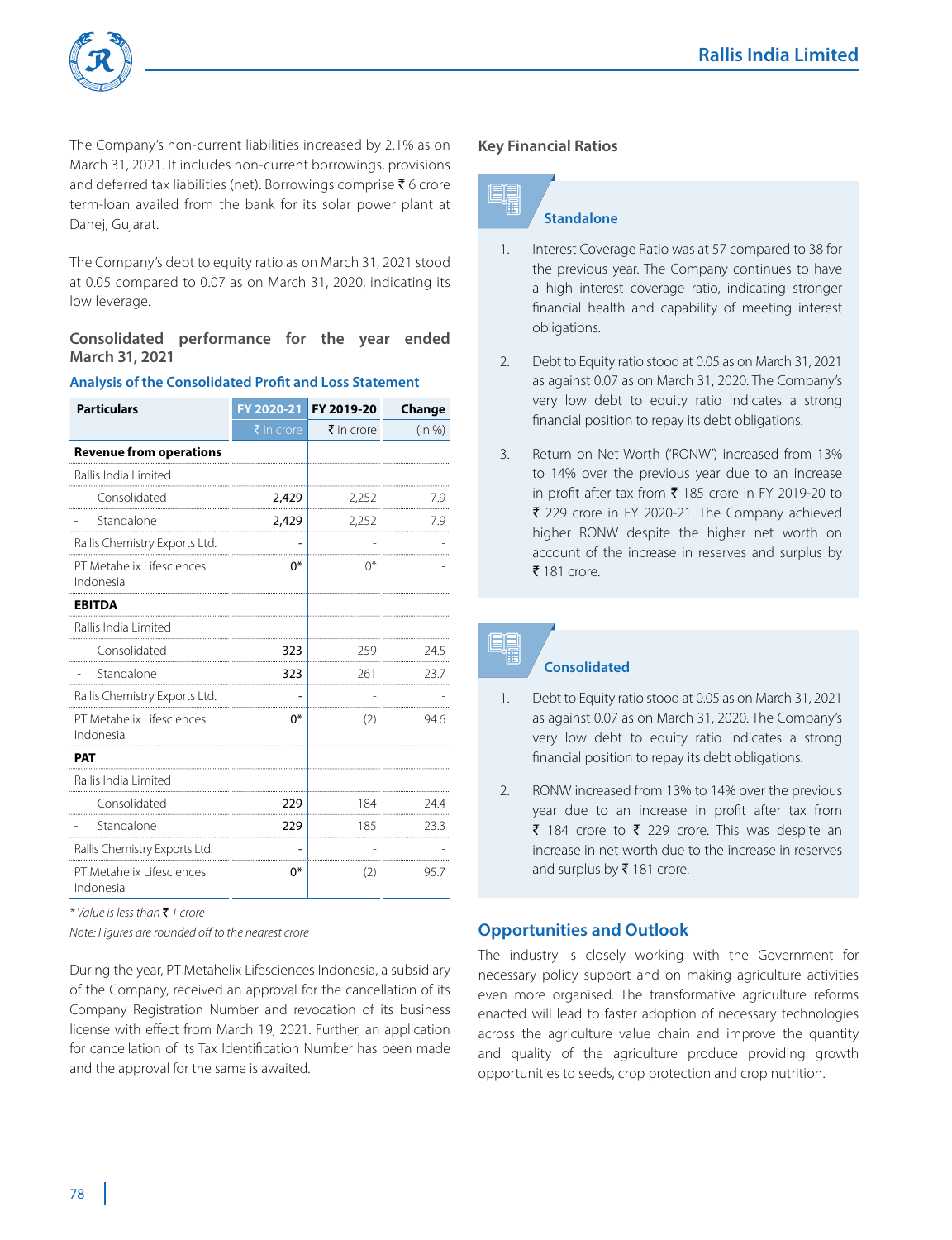India is projected to be a key beneficiary of the global move towards 'China plus one' sourcing strategy of companies, which is expected to provide further momentum to India's crop protection sector. Industry is collaborating with the Government in building an enabling ecosystem to make India an agrochemical powerhouse.

As a part of our strategy 'Repositioning Rallis for Leadership', the Company is focussing on investment in research and development, flexible manufacturing capacities, digital initiatives to enhance internal efficiencies and further leveraging our branding power. These initiatives will help us in attracting partnerships across the value chain, including contract manufacturing.

*(For more information on Opportunities and Outlook, refer pages 7, 9, 22-23 of this Report)*

#### **Risks & Concerns**

There exists a robust risk management policy and framework operating across crop care and seeds division. The major risks and concerns are periodically reviewed and mitigation plans are formulated. A collective view of all the inputs is further used to develop a corporate risk matrix, which is reviewed and monitored at an entity level by the Risk Management Committee.

As part of the assessment, the risk slate is periodically revisited through a top-down and bottom-up approach where select employees/risk owners identify key probable risks through an online mechanism. Based on feedback received, risk prioritisation is done, key risks are shortlisted and assigned to the risk owners to help them define mitigation plans, along with key elements for monitoring, including relevant measures and milestones. The identified mitigation plans are monitored at periodic intervals to assess progress and measure if residual risks are within the organisation's risk appetite.

*(For more information on Risk Management, refer page 18 of this Report)*

#### **Research & Development**

Based in Bengaluru, Rallis Innovation Chemistry Hub ('RICH') is the R&D facility of Rallis for organic synthesis and formulation development and contributes to the Crop Care business. With a burgeoning research team and expanded capabilities across chemistry and formulation, RICH is helping the Company expand its product basket. RICH focusses on novel combinations of active ingredients across the insecticide, fungicide and herbicide classes. A strong pipeline has been conceived and diligent progress has been made in R&D using the Stage-Gate process with a healthy number of projects at each stage.

The formulation department focusses on novel formulations to differentiate between new combinations. Besides formulating crop protection products, the team is now working on crop nutrition solutions to create value and differentiation for the business. The chemical synthesis team is working out the route of synthesis for various molecules. Its knowledge in process chemistry is being leveraged in backward integration projects to drive cost competitiveness, increase revenues and improve efficiency in the production process.

#### **New Research & Development Areas**

New areas of R&D focus have been that of synthetic chemistry and crop nutrition. For synthetic chemistry, a key initiative has been undertaken to establish capabilites in flow chemistry, which has the potential to offer the unique advantage of developing efficient reactions and more sustainable manufacturing practices.

#### **Domestic formulation**

Under domestic formulations, the four key functions of RICH are Process Chemistry, Formulation Development, Product Development and Regulatory Affairs. The two new inhouse Crop Protection products launched during the year are – Kriman (a fungicidal combination formulation for grapes and tomato) and Eevee (an insecticide and fungicide combination formulation for rice and tomato). Four new crop nutrition products launched during the year are AquaFert Foliar and AquaFert Fertigation (water soluble fertilisers), Boron ethanolamine (micro-nutrient) and GroSmart (a plant growth regulator). Two biopesticides were also launched during the year.

#### **Process chemistry**

Process chemistry supports contract manufacturing, domestic formulations and international business. The process development and technology transfer departments have the expertise in handling complex chemical reactions and hazardous/toxic raw materials at laboratory and commercial scale. Its capability in handling several cutting-edge technologies at lab scale is expected to lead to reverse engineering of off-patented molecules to add to our portfolio of active ingredients.

#### **New research centre**

Rallis is working on building a world-class research centre to expand and integrate its R&D activities in the space of agri-inputs including seeds, crop protection and crop nutrients. This centre is expected to have upgraded infrastructure with additional human resources to accommodate multiple projects, compared to the earlier year.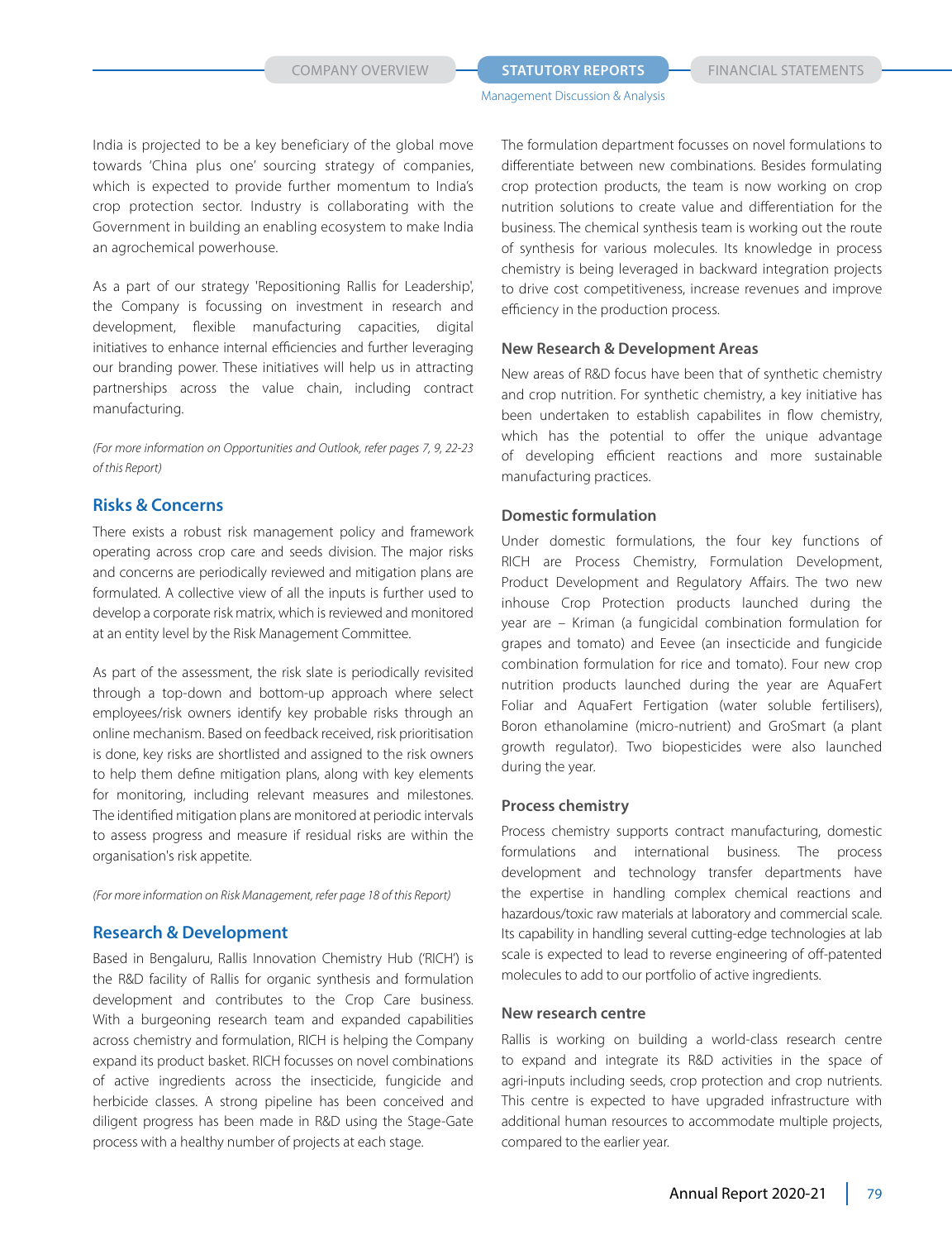



### **Key highlights**

- Developed and commercially launched 6 new inhouse products – 2 in crop protection and 4 in crop nutrition
- 4 provisional patent applications filed
- Total 13 products registrations obtained in India under various categories
- Technology of 4 formulations transferred to manufacturing units for commercialisation in domestic and international market

Strengthened R&D manpower at Bengaluru is enabling the Company to widen its scope of research with a healthy pipeline of products and molecules. In the past five years, it has invested over  $\bar{\tau}$  175 crore in R&D to tap the incremental opportunity across off patent molecules, formulation development and intermediates synthesis.

The R&D unit of our Seeds business is also based in Bengaluru and undertakes cutting-edge technology development in agri-biotech. A new initiative has been undertaken in the area of molecular breeding with the new methods of forward breeding, genomic prediction and trait markers.

With its state-of-the-art manufacturing and R&D capabilities, Rallis has expanded into being a diversified player with presence across the agricultural value chain.

*(For more information on R&D and Innovation, refer page 26 of this Report)*

# **Safety, Health & Environment**

The leadership team is committed to ensuring the safety of all stakeholders who handle the Company's products regularly. It achieves this objective by continuously developing and meeting higher benchmarks of using safer chemistry and processes to produce environment-friendly formulations. Its key focus continues to be to reduce the environmental impact by minimising the generation of hazardous waste and effluents. The Company is also focussed on reducing water consumption across all the manufacturing facilities. This helped the Company get re-certified for 'Responsible Care' by the Indian Chemicals Council.

#### **Safety of farmers**

Rallis places importance on the well-being and safety of farmers and acknowledges the hazardous nature of crop protection products. It actively participates in farm level events on safe use of crop protection chemicals. It educates farmers on best practices, appropriate use and safe handling of products through its 'You are Safe' campaign. However, during the year, the campaigns could not be conducted in the manner it was carried out in earlier years.

*(For more information on Safety, refer page 28 of this Report)*

#### **Human Resources**

The Company has established a robust Human Resources ('HR') system that nurtures a high performing, conducive and inclusive work culture. It emphasises on the freedom to express views, competitive pay structure, performance-based reward system and growth opportunities and internal job opportunities, critical assignments within the organisation for career options for the employees. It has well-documented and disseminated employee-friendly policies to enhance transparency, create a sense of teamwork and trust among employees and align employee interests with organisational strategic goals. These appropriate policies assist in a holistic workplace environment and play a key role in right talent on-boarding, talent retention and leadership development.

As part of the Tata Group, the Company has developed well-designed and documented policies such as Whistleblower policy and Prevention of Sexual Harassment policy in order to prevent discrimination and harassment and discourage any wrong practices. The Company ensures equal access to opportunities in the areas of recruitment, learning & development, career progression and advancement, regardless of gender, age, racial/ethnic background, religion or social status. The Company adheres to the Tata Code of Conduct to strengthen core Tata values of doing business ethically.

The Company conducts several functional capability building training programmes to upgrade employee knowledge and ensure their holistic growth. In FY 2020-21, around 90% of the Company's employees have undergone these learning &

**Strengthened R&D manpower at Bengaluru is enabling the Company to widen its scope of research with a healthy pipeline of products and molecules. In the past five years, it has invested over** ` **175 crore in R&D to tap the incremental opportunity across off patent molecules, formulation development and intermediates synthesis.**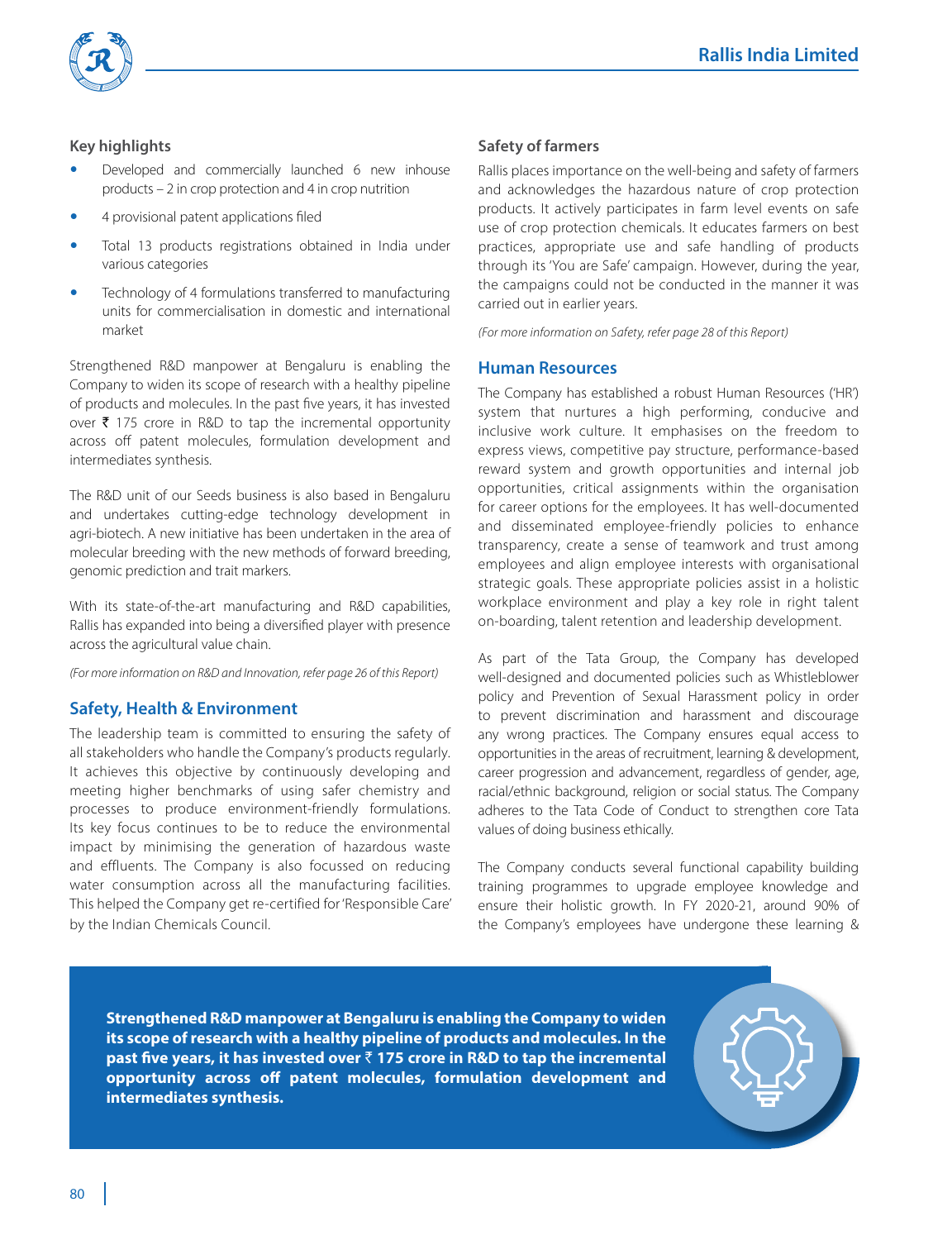development programmes. These programmes are conducted in the areas of operations, sales and marketing, functional skills, professional skills, big data, planning and logistics, procurement and digital productivity tools. Skill-based behavioural training is given to various teams. The flagship 'Arjun Training programme' has been revamped to assist the Company's frontline sales employees to excel in selling and commercial skills. The virtual/online mode of training helped not only engage the employees but also to enhance the knowledge and skills during pandemic times.

The Company has undertaken appropriate steps to ensure synergy with the recently merged Seeds division (erstwhile Metahelix - subsidiary of the Company) by integrating all HR policies, processes and employee work levels. It has extended the HRMS module to the Seeds division to meet this objective with special emphasis on digitising workforce management and achieving alignment across all the divisions.

Rallis has been certified with 'Great Place to Work' by the Great Place to Work Institute which is a testimony to its high engagement and inclusive culture. The Employee Engagement Survey 2021 score is comparable with Global Top Quartile Companies.

Total employees on the rolls of the Company for the year ended March 31, 2021 were 1,700.

*(For more information on Human Resources, refer page 30 of this Report)*

### **Corporate Social Responsibility and Affirmative Action**

The Company is committed to making a difference to the society by creating economic opportunities, enhancing the sustainability of its operations, strengthening the local communities and helping the socially and economically backward groups. The Company believes their betterment will lead to a brighter future for it as an organisation and build a sustainable life for the weaker and under-privileged sections of the society.

#### **Jal Dhan**

Through Jal Dhan, the water harvesting intervention, about 3.08 million cubic meters of rain water was collected. This benefitted 2.21 lakh villagers across 70 villages from 20 Tehsils and 8 districts in Maharashtra. 5 new villages were added during the year, covering 21,382 beneficiaries. In these new villages deepening of Nalas and de-silting activities were implemented. Approximately 6.27 kilometres of Nalas and 1.12 hectares of ponds were deepened and de-silted.

The Company gives equal attention to the Affirmative Action ('AA') programme to empower socially disadvantaged and

marginalised sections of society (Scheduled Castes and Scheduled Tribes) through initiatives that promote education, employability, entrepreneurship, etc.

#### **RUBY**

RUBY ('Rallis Ujjwal Bhavishya Yojana') is the educational initiative of Rallis. It provides scholarships to needy students in partnership with Vidyasaarathi for continuing the education. It has till date impacted 6,990 students, 50% of which belong to AA community. During the year, it supported 19 teachers from special schools, junior college and educational initiative in tribal village. During the year, 24 students from Industrial Training Institute ('ITI'), Junior College and postgraduate studies were covered under scholarship. It provides infrastructure support such as software for smart boards, classroom construction, setting up IT lab, desktops, green board, water cooler, projector and screen. On National Science Day, it organised a Virtual Science exhibition of students from Gujarat and Maharashtra.

#### **Model Tribal Village**

During the year, Rallis set up a virtual help desk for Covid-19 with its NGO Partner, All India Institute of Local Self Government ('AIILSG'). An innovative tool was developed on 'Community Self-Assessment & Planning for Awareness Generation & Prevention of Covid-19 among Disadvantaged Community'. In addition to this, following interventions were also done during the year:

- For preventive health care, kitchen garden kits were distributed among families
- For inculcating professional agri habits among young generation, BAL-TARFAH was launched on Kisan Day
- Shikshan Ranjan Kendra activities were targeted to prevent learning gaps, with schools being closed
- Tailoring training was imparted to women to empower them and provide livelihood opportunities, in partnership with Tata Industries Limited. The programme provided 42 tailoring machines and 3 oil mills covering 4 tribal villages from Karjat region
- National players were invited for Sports Camp in tribal villages and emphasis was given on collective sports such as Kabbadi, Kho-Kho and running.

#### **Prithvi Mitra**

Through this greening initiative, saplings were planted in schools, farm bunds of identified farmers and gardens to ensure better survival rate of saplings. During the year, over 8,200 saplings were planted, with cumulative saplings having crossed more than 1 lakh.